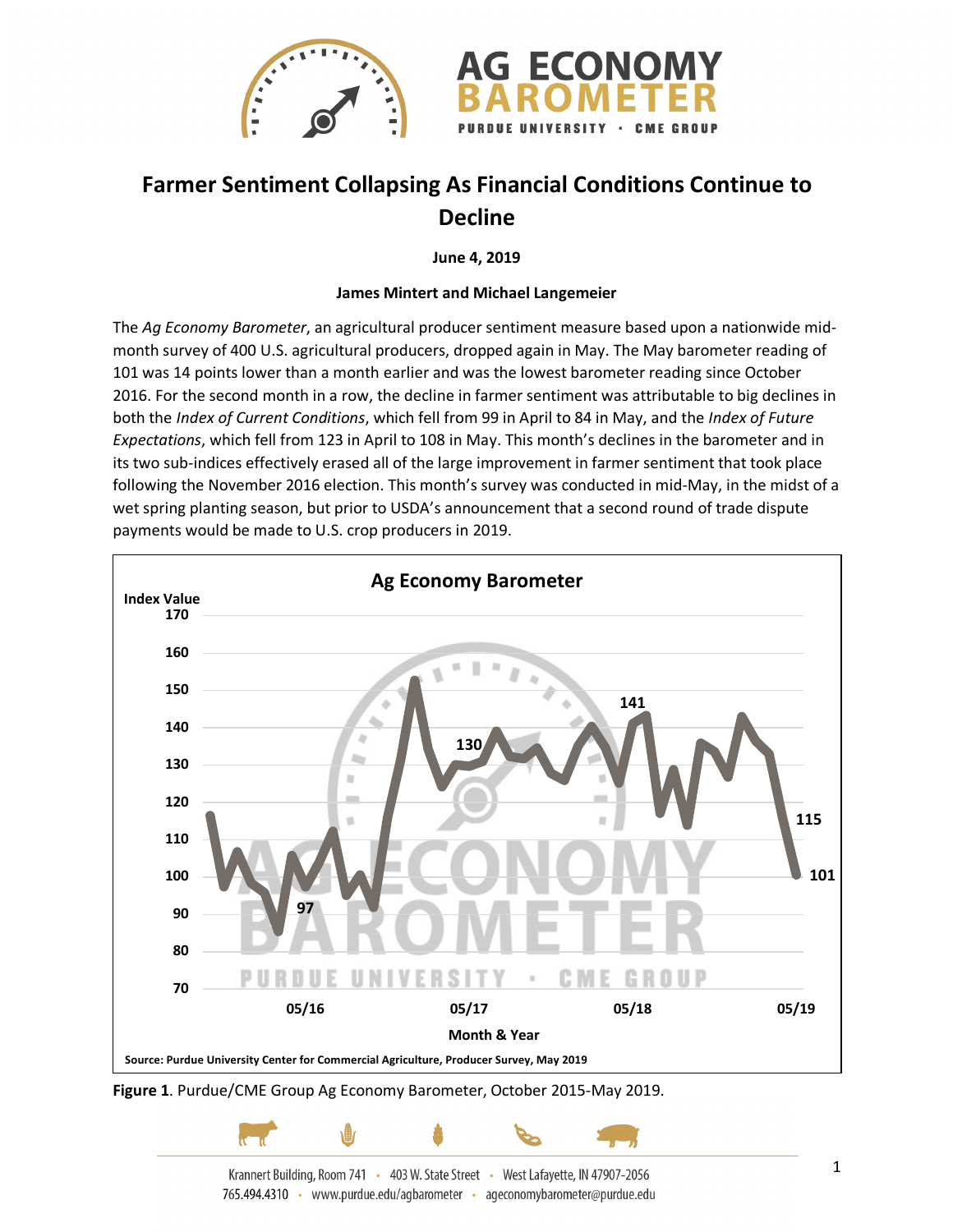





**Figure 2.** Indices of Current Conditions and Future Expectations, October 2015-May 2019.

Ag producers' sentiment regarding the advisability of making large investments in their farming operations, measured by the *Large Farm Investment Index*, collapsed to a reading of 37 in May, 11 points lower than in April and 23 points lower than a year earlier. The Large Farm Investment Index's May reading was its lowest value since data collection began in fall 2015. Although the *Large Farm Investment Index* has ebbed and flowed over the last year, it has trended lower since the start of 2019 when the index stood at 62.

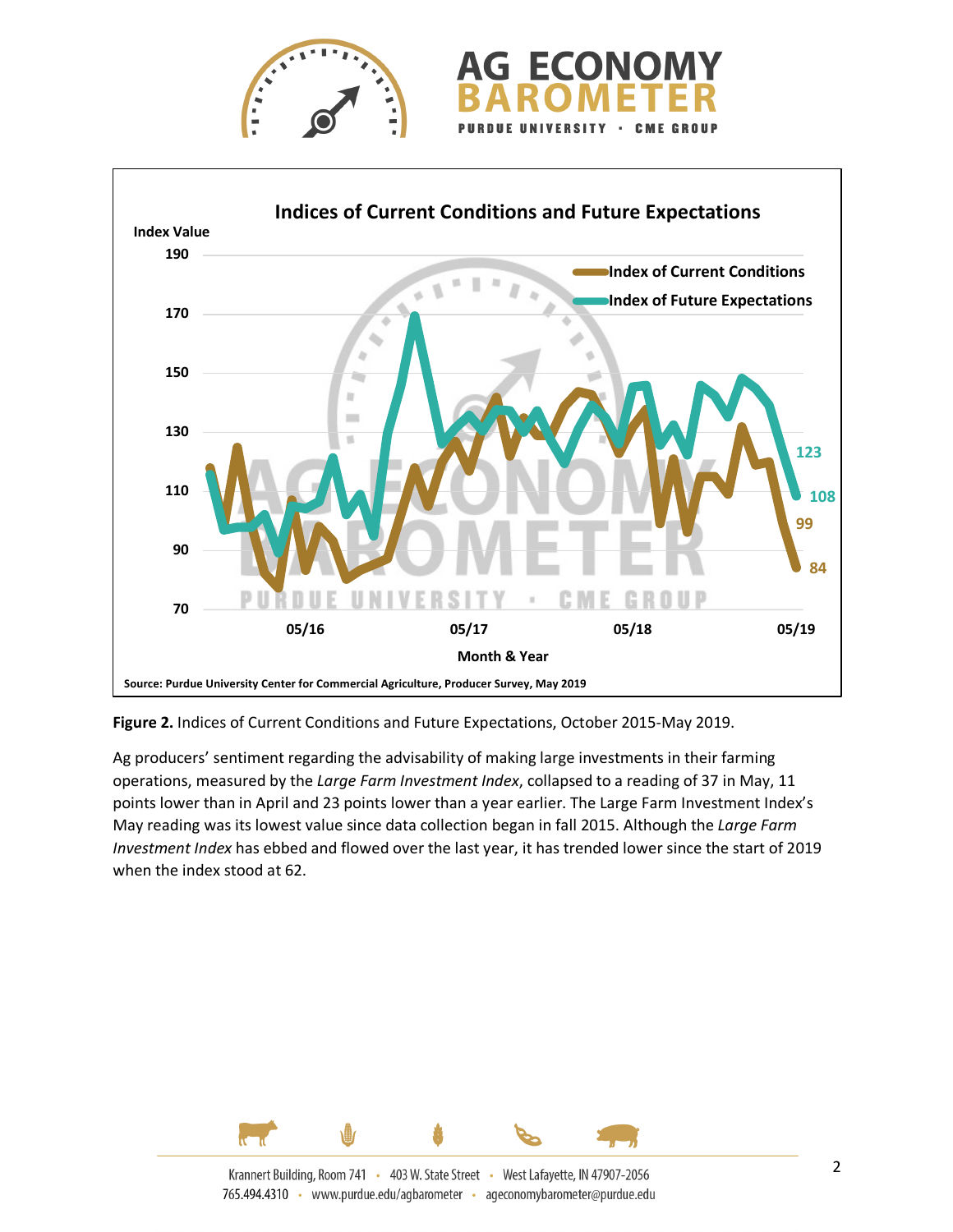



**Figure 3.** Large Farm Investment Index, October 2015-May 2019.

Farmer sentiment regarding farmland values provides insight into both their short-run and longer-term view of the agricultural economy. Since the beginning of 2019, the percentage of farmers that expect farmland values to decline over the course of the upcoming year has been increasing, rising from 21 percent in January to 25 percent in March and most recently 30 percent in May. The increasingly negative short-run outlook for farmland was attributable to a shift away from an expectation that farmland values will remain unchanged towards an expectation for lower values. Sentiment regarding the longer-run movement in farmland values has also waned, especially since March. In May, just 39 percent of producers said they expect farmland values to rise over the next five years, compared to 48 percent that expected rising values on the March survey. The shift in longer-run sentiment was primarily attributable to movement away from expecting farmland values to increase towards expecting farmland values to remain about the same. So, from both a short-run and longer-run perspective, farmers appear to be less optimistic about future farmland values than they were in early 2019.

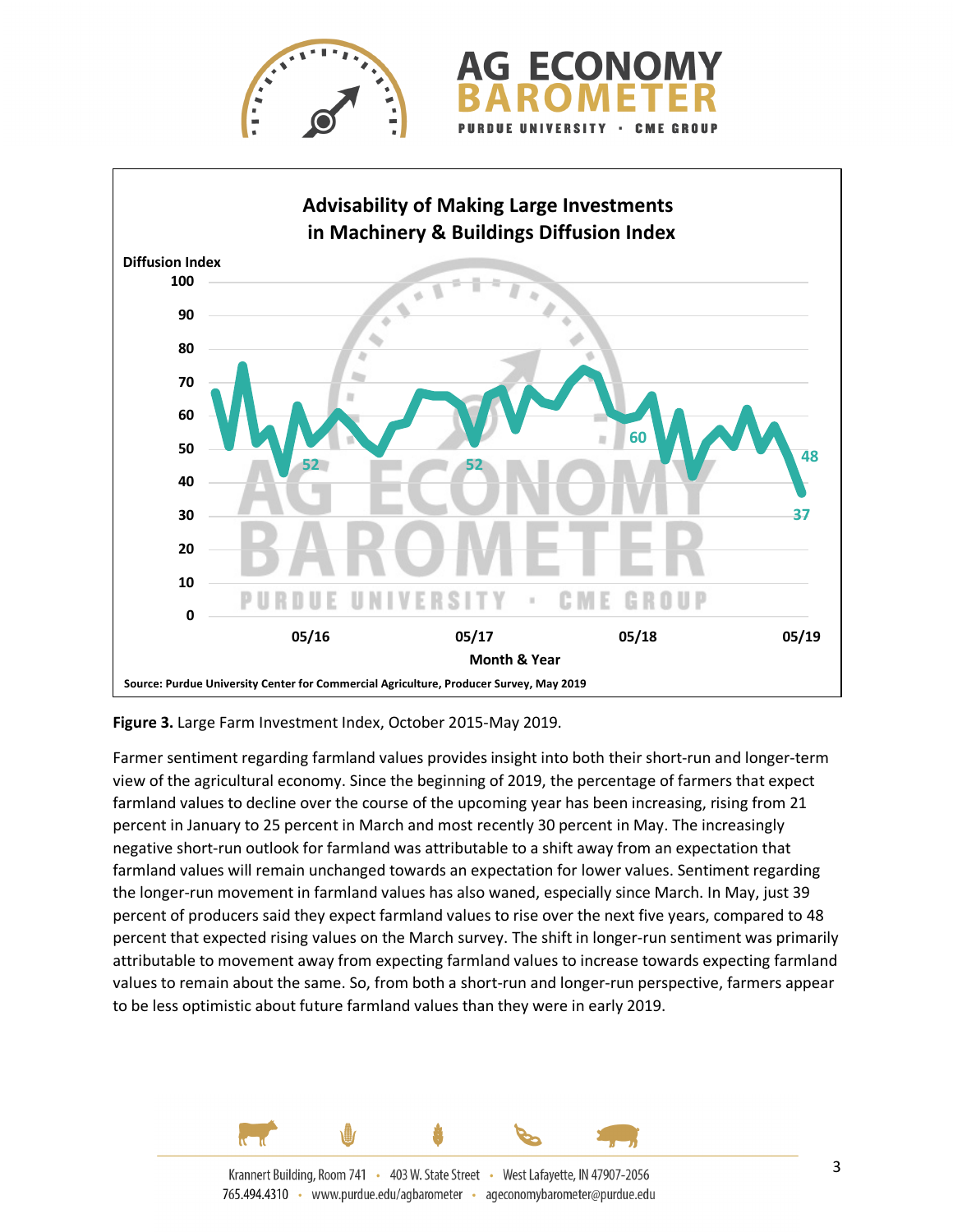



**Figure 4.** Farmland Price Expectations, 5 Years from Now, May 2017-May 2019.

Periodically, we ask producers whether they expect farmers' equity position to improve, diminish, or stay the same over the next 12 months. Responses to this question provide a guide with respect to farmers' overall assessment of profitability in the production agriculture sector. Throughout the history of our surveys, farmers have not been very optimistic regarding future changes in farmers' equity position with more than one-third of respondents consistently expecting farmers' equity to decline. With that caveat in mind, producers exhibited a noticeably more negative view in May than the last time we posed this question back in February. In May, 55 percent of respondents told us they expect farmers' equity to decline over the next year, up from 39 percent that felt that way in February and 35 percent that felt that way a year earlier.

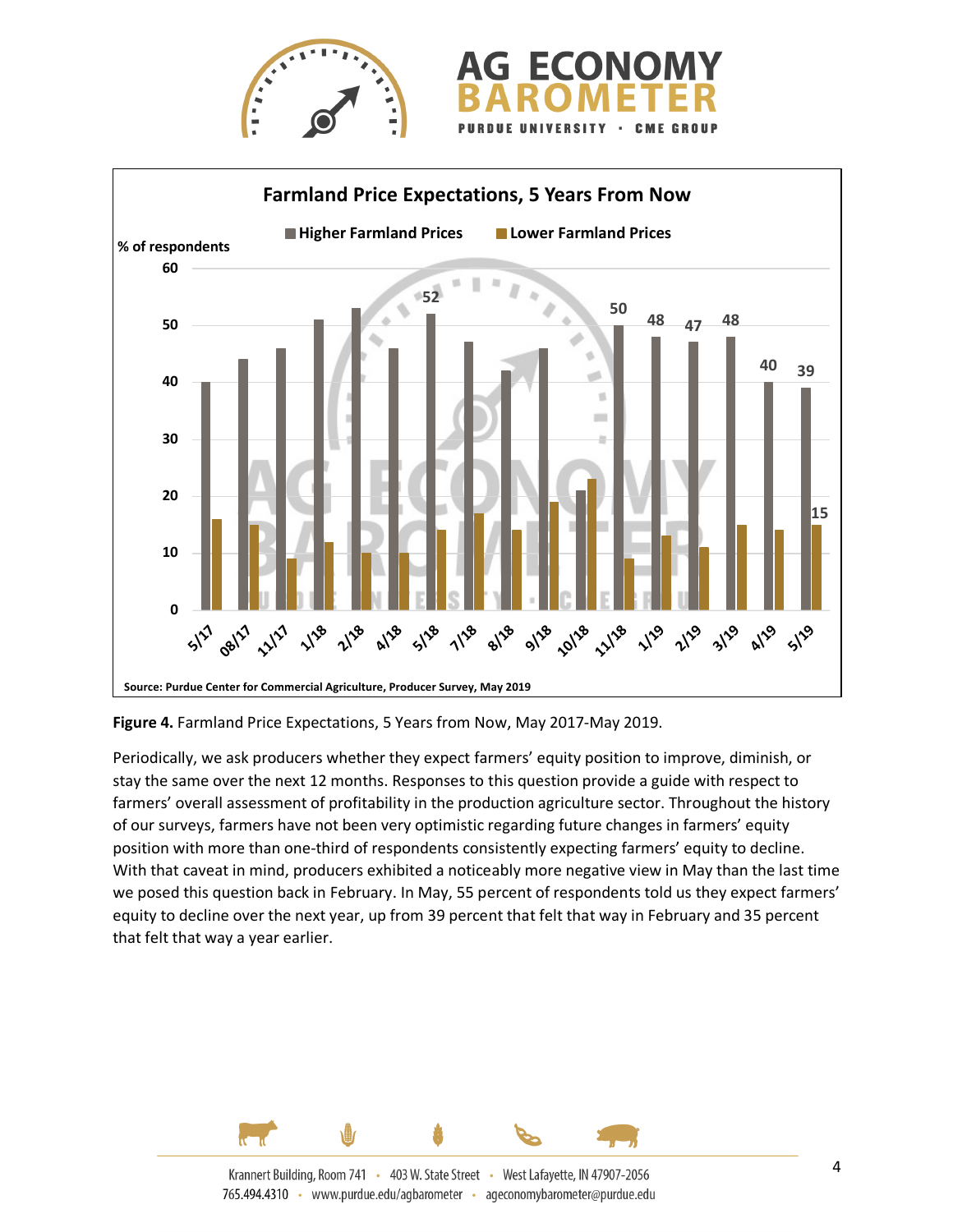



**Figure 5.** Do You Think the Trade Dispute with China Will Ultimately Be Resolved in a Way That Benefits U.S. Agriculture?, March 2019-May 2019.

One source of anxiety for U.S. farmers continues to be uncertainty about agricultural trade. Over the last three months we've been asking survey respondents two questions about the trade dispute with China to ascertain how optimistic or pessimistic they are regarding future trade prospects. The first question focuses on the percentage of producers that expect the soybean trade dispute with China to be resolved by July 1, which has declined rapidly. On the March survey 45 percent of respondents expected the dispute to be resolved by July 1, but that percentage declined to 28 percent in April. Most recently, on the May survey, just 20 percent of farmers in our survey said they expect the dispute to be resolved by July 1.

The second question we have been tracking with respect to trade is focused on whether or not producers expect the trade dispute with China to ultimately be resolved in a way that benefits U.S. agriculture. In March just over three-fourths (77 percent) of respondents told us they expected a favorable outcome to the trade dispute. That percentage declined to 71 percent in April and, on the May survey, approximately two-thirds (65 percent) of respondents said they still expect a favorable outcome for U.S. agriculture.



Krannert Building, Room 741 · 403 W. State Street · West Lafayette, IN 47907-2056 765.494.4310 · www.purdue.edu/agbarometer · ageconomybarometer@purdue.edu